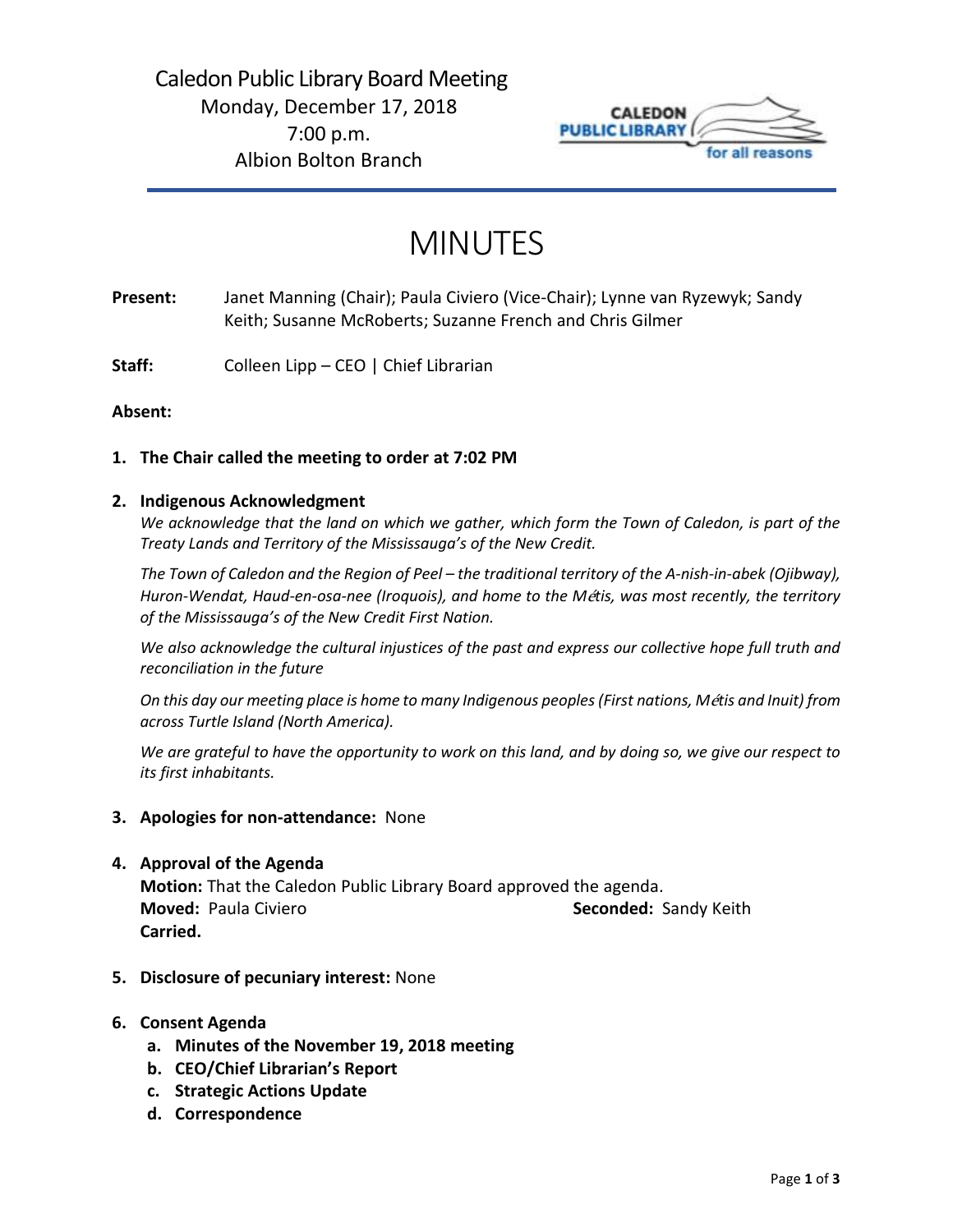## i. **Canada Revenue Agency – Notification of registry as a charity, November 22, 2018**

**Motion:** That the Caledon Public Library Board approve the Consent Agenda. **Moved:** Susanne McRoberts **Seconded:** Chris Gilmer **Carried.** 

## **7. Business arising from the minutes:** None

## **8. Staff Reports**

## **a. Treasurer's Report and Financial Statements**

**Motion:** That the Caledon Public Library Board receive the Treasurer's Report and related financials.

**Moved:** Lynne van Ryzewyk **Seconded:** Suzanne French **Carried.** 

## **b. Board OLA Attendance Report**

**Motion:** That the Caledon Public Library Board approve the attendance of Janet Manning and Lynne van Ryzewyk at the 2019 OLBA Boot Camp, pending their reappointment to the Board, allowing for conference registration in advance of the closing of online registration on January 25, 2019; and,

That the Caledon Public Library Board direct the CEO/Chief Librarian to extend an invitation to all Council and community representatives who are newly appointed to the Board.

**Carried.** 

**Moved:** Paula Civiero **Seconded:** Chris Gilmer

## **9. Board and Committee Reports:**

## **a. Board Assessment Results**

The Chair provided an overview of the assessment results previously shared by individual trustees, noting that the general findings and trends were also reflected within the drafted legacy document.

## **b. Board Legacy Document**

**Motion:** That the Caledon Public Library Board approve the Legacy Document for sharing with Town of Caledon Council and the newly appointed members of the Board's 2019- 2022 term.

**Carried.** 

**Moved:** Sandy Keith **Seconded:** Chris Gilmer

## **c. CLOSED SESSION**

**i. Confidential Report re: Personal matters about an identifiable individual – CEO/Chief Librarian Mid-Year Performance Appraisal**

**Motion:** That the Caledon Public Library Board move into closed session for the purpose of discussing the CEO/Chief Librarians Mid-Year Performance Appraisal

**Carried. Time:** 7:37 pm

**Moved: Paula Civiero <b>Seconded:** Lynne van Ryzewyk